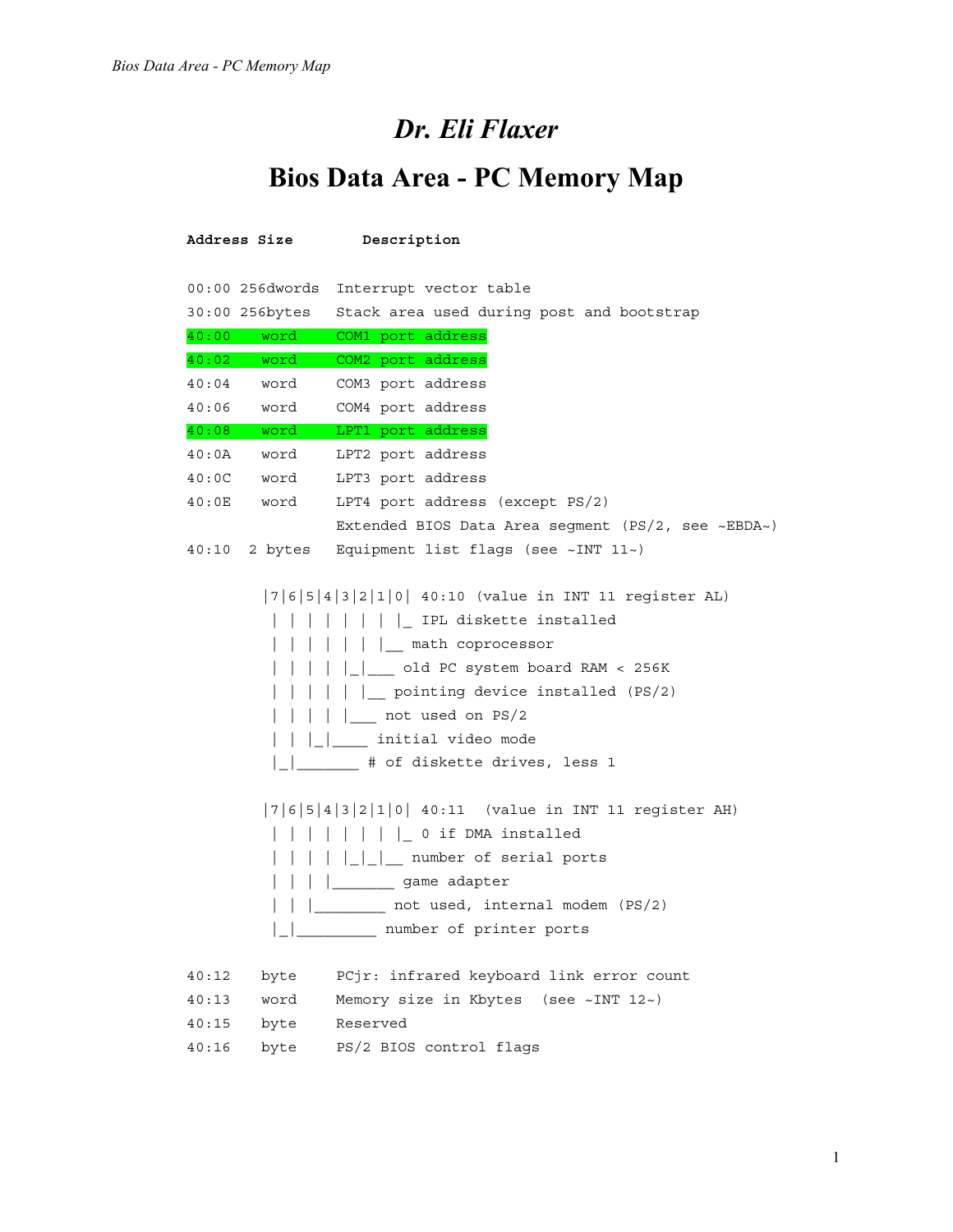| 40:17          | Keyboard flag byte 0 (see ~KB FLAGS~)<br>byte                                                                                                                                                                                                                                                                                                                                         |
|----------------|---------------------------------------------------------------------------------------------------------------------------------------------------------------------------------------------------------------------------------------------------------------------------------------------------------------------------------------------------------------------------------------|
|                | $ 7 6 5 4 3 2 1 0 $ keyboard flag byte 0<br>  right shift key depressed<br>left shift key depressed<br>CTRL key depressed<br>ALT key depressed<br>scroll-lock is active<br>num-lock is active<br>caps-lock is active                                                                                                                                                                  |
|                | insert is active                                                                                                                                                                                                                                                                                                                                                                      |
|                |                                                                                                                                                                                                                                                                                                                                                                                       |
| 40:18          | Keyboard flag byte 1 (see ~KB FLAGS~)<br>byte                                                                                                                                                                                                                                                                                                                                         |
| 40:19<br>40:1A | $ 7 6 5 4 3 2 1 0 $ keyboard flag byte<br>left CTRL key depressed<br>left ALT key depressed<br>system key depressed and held<br>suspend key has been toggled<br>scroll lock key is depressed<br>num-lock key is depressed<br>caps-lock key is depressed<br>insert key is depressed<br>Storage for alternate keypad entry<br>byte<br>Offset from 40:00 to keyboard buffer head<br>word |
| 40:1C          | Offset from 40:00 to keyboard buffer tail<br>word                                                                                                                                                                                                                                                                                                                                     |
| 40:1E          | Keyboard buffer (circular queue buffer)<br>32bytes                                                                                                                                                                                                                                                                                                                                    |
| 40:3E          | Drive recalibration status<br>byte                                                                                                                                                                                                                                                                                                                                                    |
|                | $ 7 6 5 4 3 2 1 0 $ drive recalibration status<br>    1=recalibrate drive 0<br>  1=recalibrate drive 1<br>  1=recalibrate drive 2<br>1=recalibrate drive 3<br>and the contract of the con-<br>      unused<br>1=working interrupt flag                                                                                                                                                |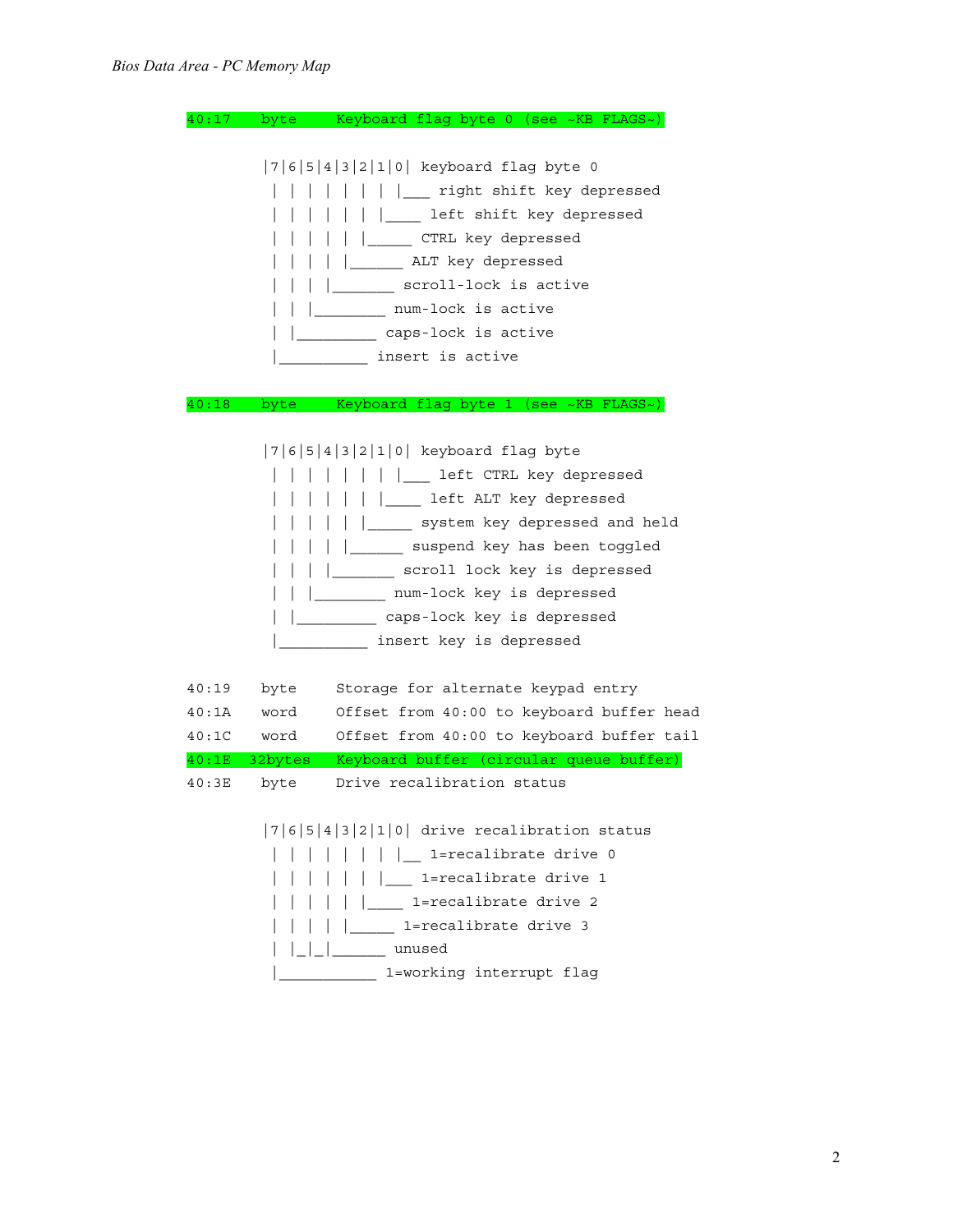40:3F byte Diskette motor status |7|6|5|4|3|2|1|0| diskette motor status | | | | | | | | <u>|</u> 1=drive 0 motor on | | | | | | | 1=drive 1 motor on | | | | | |\_\_\_\_ 1=drive 2 motor on | | | | <u>| | |</u> 1=drive 3 motor on | | | | unused |\_\_\_\_\_\_\_\_\_\_\_ 1=write operation 40:40 byte Motor shutoff counter (decremented by ~INT 8~) 40:41 byte Status of last diskette operation (see ~INT 13,1~) |7|6|5|4|3|2|1|0| status of last diskette operation | | | | | | | | |\_\_\_ invalid diskette command | | | | | | | diskette address mark not found | | | | | | sector not found | | | | | diskette DMA error | | | | <u>| | |</u> CRC check / data error | | |\_\_\_\_\_\_\_\_ diskette controller failure | | seek to track failed |\_\_\_\_\_\_\_\_\_\_ diskette time-out 40:42 7 bytes NEC diskette controller status (see ~FDC~) 40:49 byte Current video mode (see ~VIDEO MODE~) 40:4A word Number of screen columns 40:4C word Size of current video regen buffer in bytes 40:4E word Offset of current video page in video regen buffer 40:50 8 words Cursor position of pages 1-8, high order byte=row low order byte=column; changing this data isn't reflected immediately on the display 40:60 byte Cursor ending (bottom) scan line (don't modify) 40:61 byte Cursor starting (top) scan line (don't modify) 40:62 byte Active display page number 40:63 word Base port address for active ~6845~ CRT controller  $3B4h =$ mono,  $3D4h =$ color 40:65 byte 6845 CRT mode control register value (port 3x8h) EGA/VGA values emulate those of the MDA/CGA 40:66 byte CGA current color palette mask setting (port 3d9h) EGA and VGA values emulate the CGA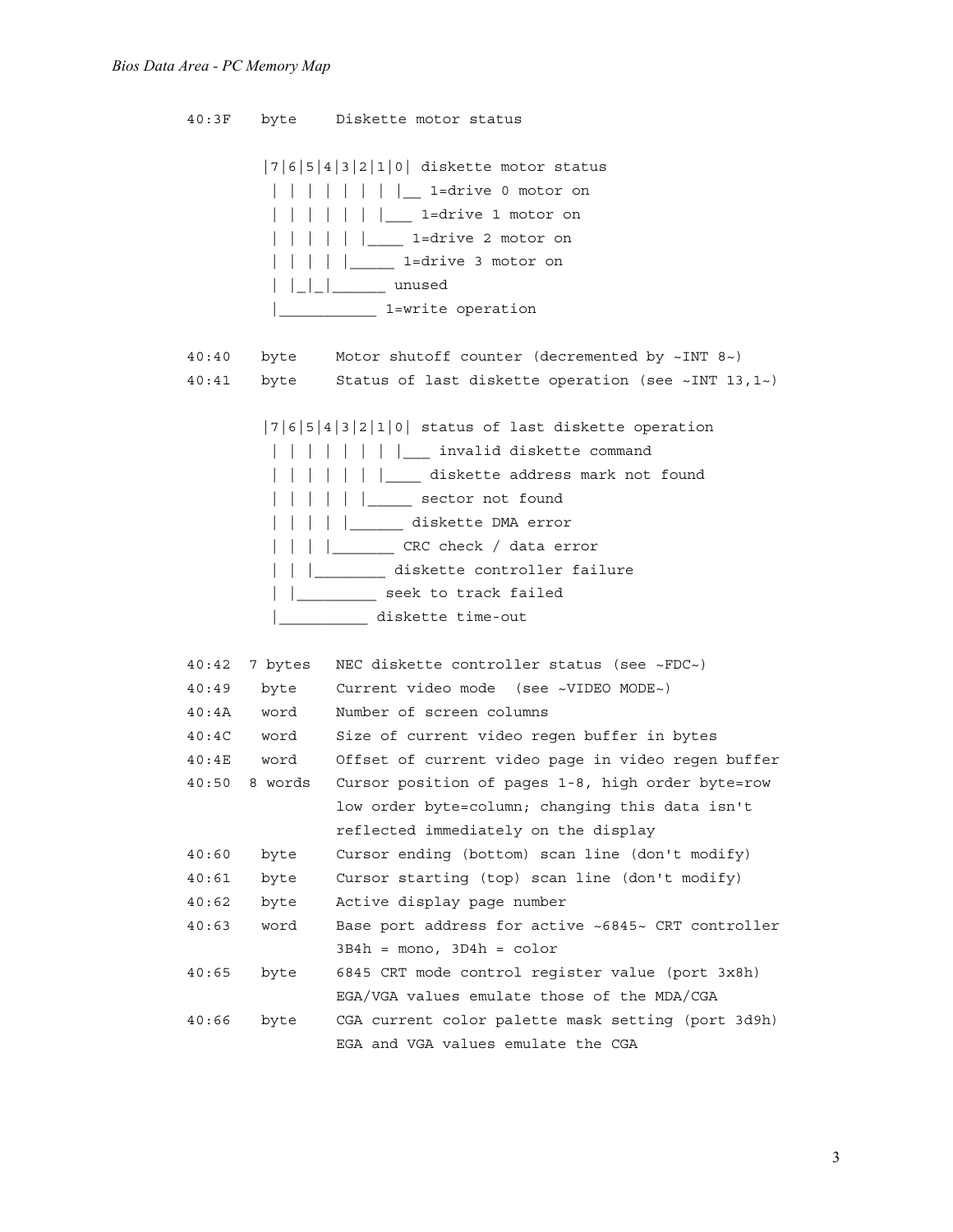| 40:67 | dword   | CS: IP for 286 return from protected mode                        |
|-------|---------|------------------------------------------------------------------|
|       | dword   | Temp storage for SS: SP during shutdown                          |
|       | dword   | Day counter on all products after AT                             |
|       | dword   | PS/2 Pointer to reset code with memory preserved                 |
|       |         | 5 bytes Cassette tape control (before AT)                        |
| 40:6C | dword   | Daily timer counter, equal to zero at midnight;                  |
|       |         | incremented by INT 8; read/set by ~INT 1A~                       |
| 40:70 | byte    | Clock rollover flag, set when 40:6C exceeds 24hrs                |
| 40:71 | byte    | BIOS break flag, bit 7 is set if ~Ctrl-Break~ was                |
|       |         | *ever* hit; set by ~INT 9~                                       |
| 40:72 | word    | Soft reset flag via Ctl-Alt-Del or JMP FFFF: 0                   |
|       |         | Bypass memory tests & CRT initialization<br>1234h                |
|       |         | 4321h<br>Preserve memory                                         |
|       |         | 5678h<br>System suspend                                          |
|       |         | 9ABCh<br>Manufacturer test                                       |
|       |         | ABCDh Convertible POST loop                                      |
|       |         | many other values are used during POST<br>????h                  |
| 40:74 | byte    | Status of last hard disk operation (see $\sim$ INT 13,1 $\sim$ ) |
| 40:75 | byte    | Number of hard disks attached                                    |
| 40:76 | byte    | XT fixed disk drive control byte                                 |
| 40:77 | byte    | Port offset to current fixed disk adapter                        |
| 40:78 | 4 bytes | Time-Out value for LPT1, LPT2, LPT3 (, LPT4 except PS/2)         |
| 40:7C | 4 bytes | Time-Out value for COM1, COM2, COM3, COM4                        |
| 40:80 | word    | Keyboard buffer start offset (seg=40h, BIOS 10-27-82)            |
| 40:82 | word    | Keyboard buffer end offset (seg=40h, BIOS 10-27-82)              |
| 40:84 | byte    | Rows on the screen (less 1, EGA+)                                |
| 40:85 | word    | Point height of character matrix (EGA+)                          |
|       | bvte    | PCir: character to be repeated if the typematic                  |
|       |         | repeat key takes effect                                          |
| 40:86 | byte    | PCjr: initial delay before repeat key action begins              |
| 40:87 | byte    | PCjr: current Fn function key number                             |
|       | byte    | Video mode options (EGA+)                                        |
|       |         | $ 7 6 5 4 3 2 1 0 $ Video mode options (EGA+)                    |
|       |         | 1=alphanumeric cursor emulation enabled                          |
|       |         | 1=video subsystem attached to monochrome                         |
|       |         | reserved                                                         |
|       |         | 1=video subsystem is inactive                                    |
|       |         | reserved                                                         |
|       |         | video RAM 00-64K 10-192K 01-128K<br>$11 - 256K$                  |

|\_\_\_\_\_\_\_\_\_\_\_\_\_ video mode number passed to ~INT 10~, function 0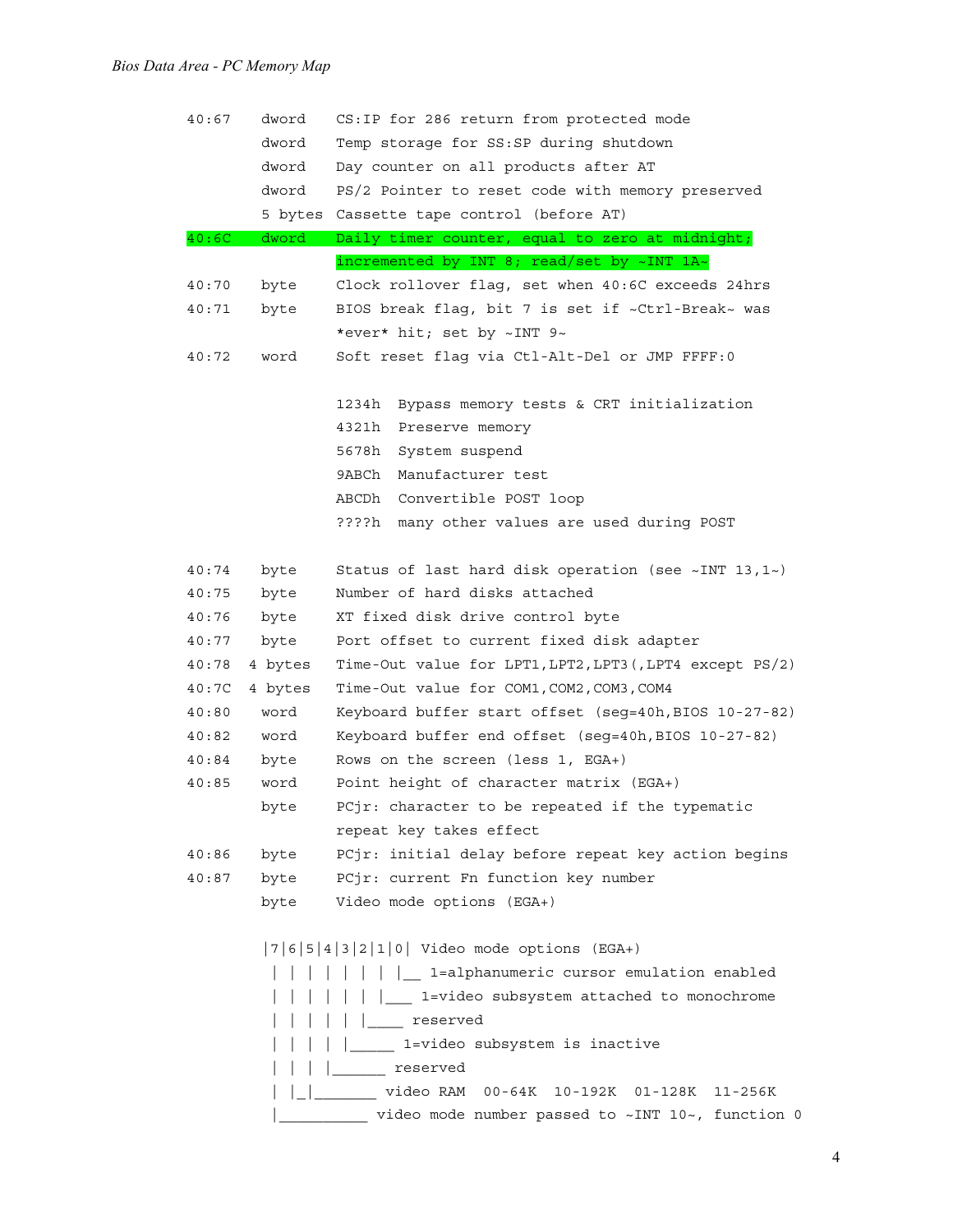40:88 byte PCjr: third keyboard status byte EGA feature bit switches, emulated on VGA |7|6|5|4|3|2|1|0| EGA feature bit switches (EGA+) | | | | | | | |\_\_ EGA SW1 config (1=off) | | | | | | | \_\_\_ EGA SW2 config (1=off) | | | | | | EGA SW3 config (1=off) | | | | |\_\_\_\_\_ EGA SW4 config (1=off) | | | |\_\_\_\_\_\_ Input FEAT0 (ISR0 bit 5) after output on FCR0 | | | | Input FEAT0 (ISR0 bit 6) after output on FCR0 | |\_\_\_\_\_\_\_\_ Input FEAT1 (ISR0 bit 5) after output on FCR1 |\_\_\_\_\_\_\_\_\_ Input FEAT1 (ISR0 bit 6) after output on FCR1 40:89 byte Video display data area (MCGA and VGA) |7|6|5|4|3|2|1|0| Video display data area (MCGA and VGA) | | | | | | | | \_\_ 1=VGA is active | | | | | | | <u>|</u> 1=gray scale is enabled | | | | | <u>|</u> 1=using monochrome monitor | | | | | | 1=default palette loading is disabled | | | | <u>| |</u> see table below | | |\_\_\_\_\_\_\_ reserved | | | 1=display switching enabled |\_\_\_\_\_\_\_\_\_ alphanumeric scan lines (see table below) Bit7 Bit4 Scan Lines 0 0 350 line mode 0 1 400 line mode 1 0 200 line mode 1 1 reserved 40:8A byte Display Combination Code (DCC) table index (EGA+) 40:8B byte Last diskette data rate selected |7|6|5|4|3|2|1|0| last diskette data rate selected | | | | |\_|\_|\_|\_\_\_ reserved | | |\_|\_\_\_\_\_\_\_\_\_\_ last floppy drive step rate selected |\_|\_\_\_\_\_\_\_\_\_\_\_\_ last floppy data rate selected Data Rate Step Rate 00 500K bps 00 step rate time of 0C

01 300K bps 01 step rate time of 0D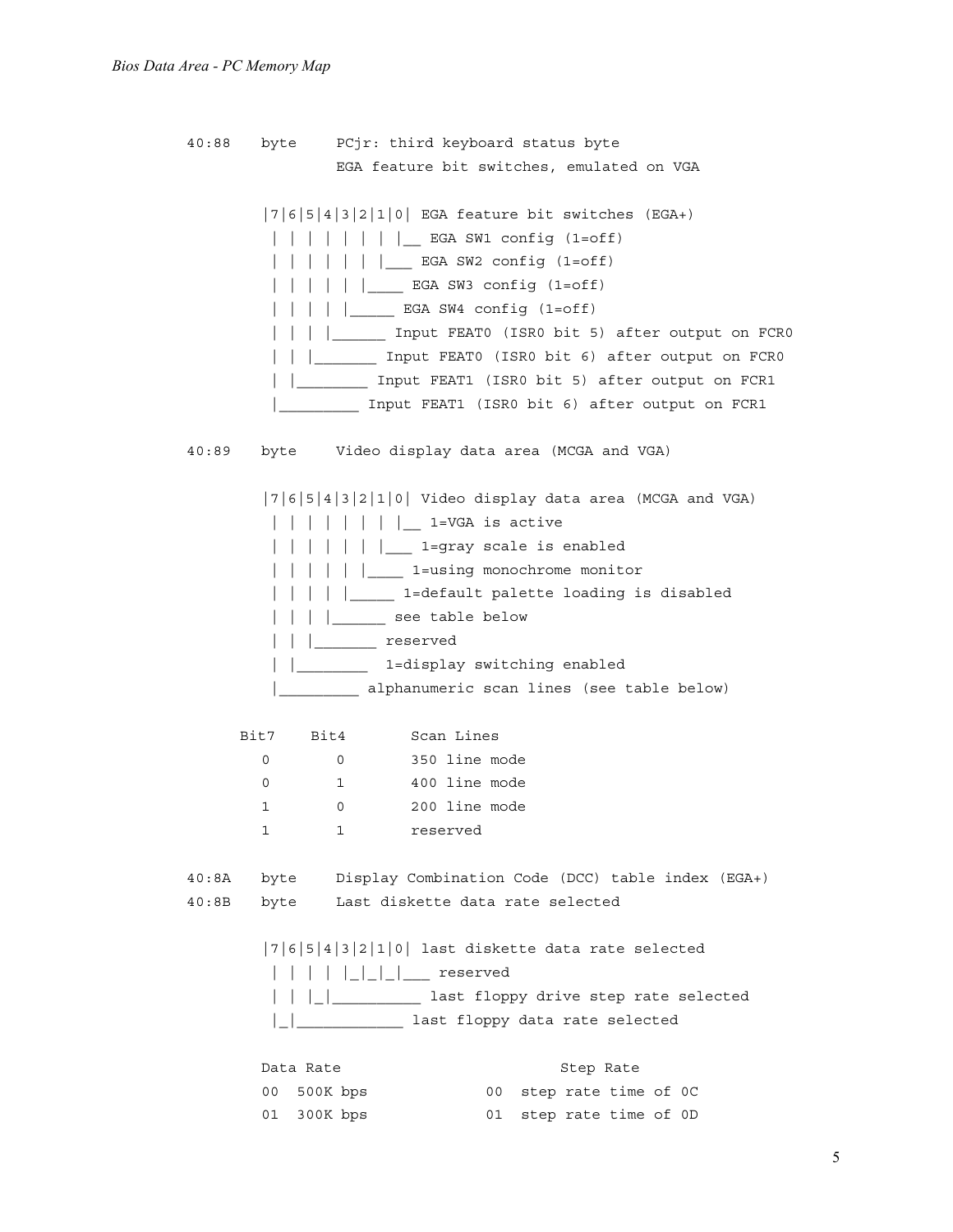```
10 250K bps 10 step rate time of 0A
        11 reserved 11 reserved
40:8C byte Hard disk status returned by controller
40:8D byte Hard disk error returned by controller
40:8E byte Hard disk interrupt control flag(bit 7=working int)
40:8F byte Combination hard/floppy disk card when bit 0 set
40:90 4 bytes Drive 0,1,2,3 media state
        |7|6|5|4|3|2|1|0| drive media state (4 copies)
         || || || || || || drive/media state (see below)
         | | | | | | <u>|</u> reserved
          | | | |_______ 1=media/drive established
         | | | | double stepping required
          |_|_______ data rate: 00=500K bps 01=300K bps
                                10=250K bps 11=reserved
        Bits
        210 Drive Media State
        000 360Kb diskette/360Kb drive not established
        001 360Kb diskette/1.2Mb drive not established
        010 1.2Mb diskette/1.2Mb drive not established
        011 360Kb diskette/360Kb drive established
        100 360Kb diskette/1.2Mb drive established
        101 1.2Mb diskette/1.2Mb drive established
        110 Reserved
        111 None of the above
40:94 byte Track currently seeked to on drive 0
40:95 byte Track currently seeked to on drive 1
40:96 byte Keyboard mode/type
        |7|6|5|4|3|2|1|0| Keyboard mode/type
          | | | | | | | |___ last code was the E1 hidden code
         | | | | | | | last code was the E0 hidden code
         | | | | | | <u>| | | | | right CTRL key depressed</u>
          | | | | |______ right ALT key depressed
          | | | |_______ 101/102 enhanced keyboard installed
          | | |________ force num-lock if Rd ID & KBX
          | |_________ last char was first ID char
         |___________ read ID in process
```